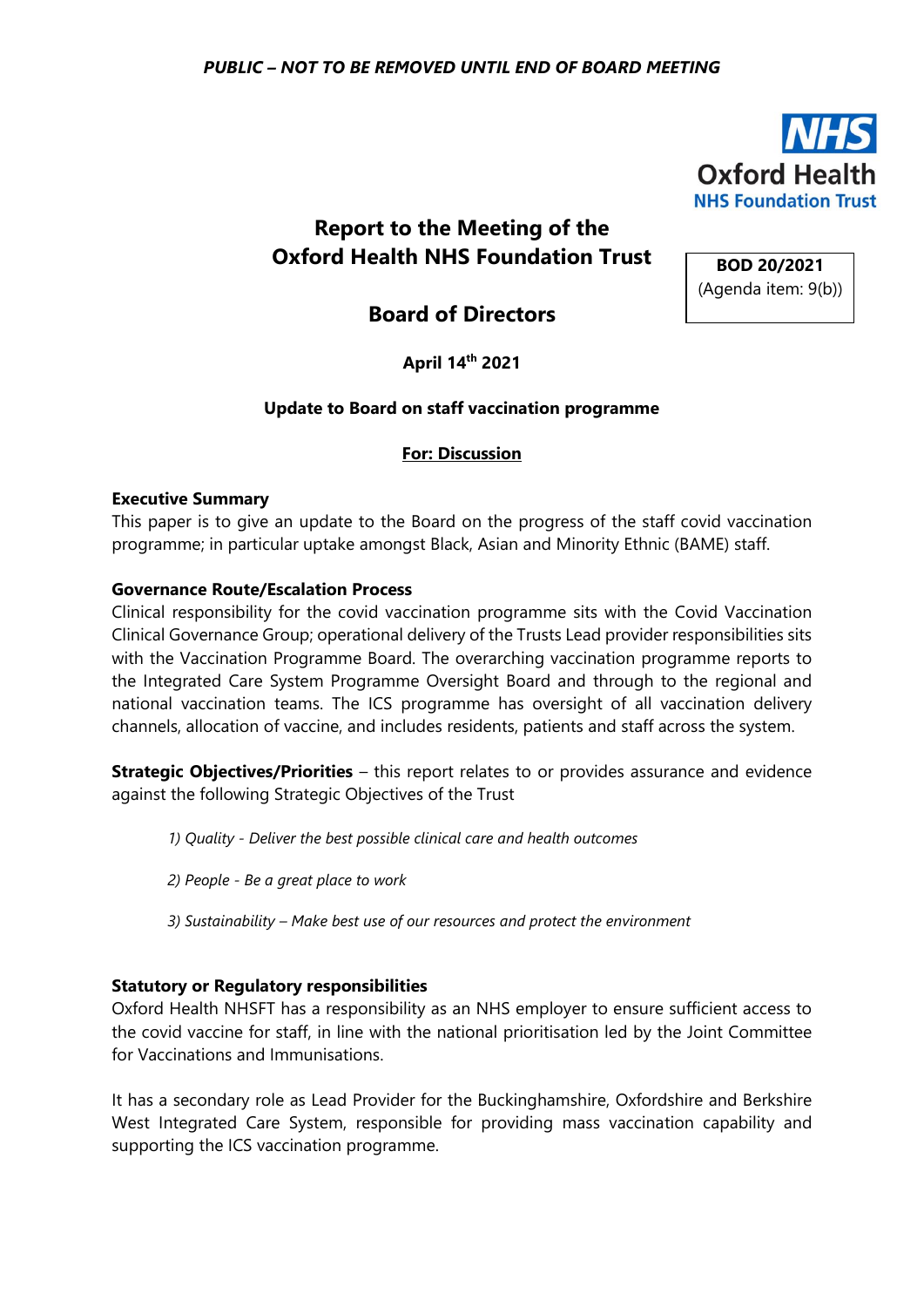## **Recommendation**

The Board is asked to discuss the report and support the recommended actions.

**Author and Title: Tehmeena Ajmal, Covid Operations Director Lead Executive Director: Nick Broughton, CEO**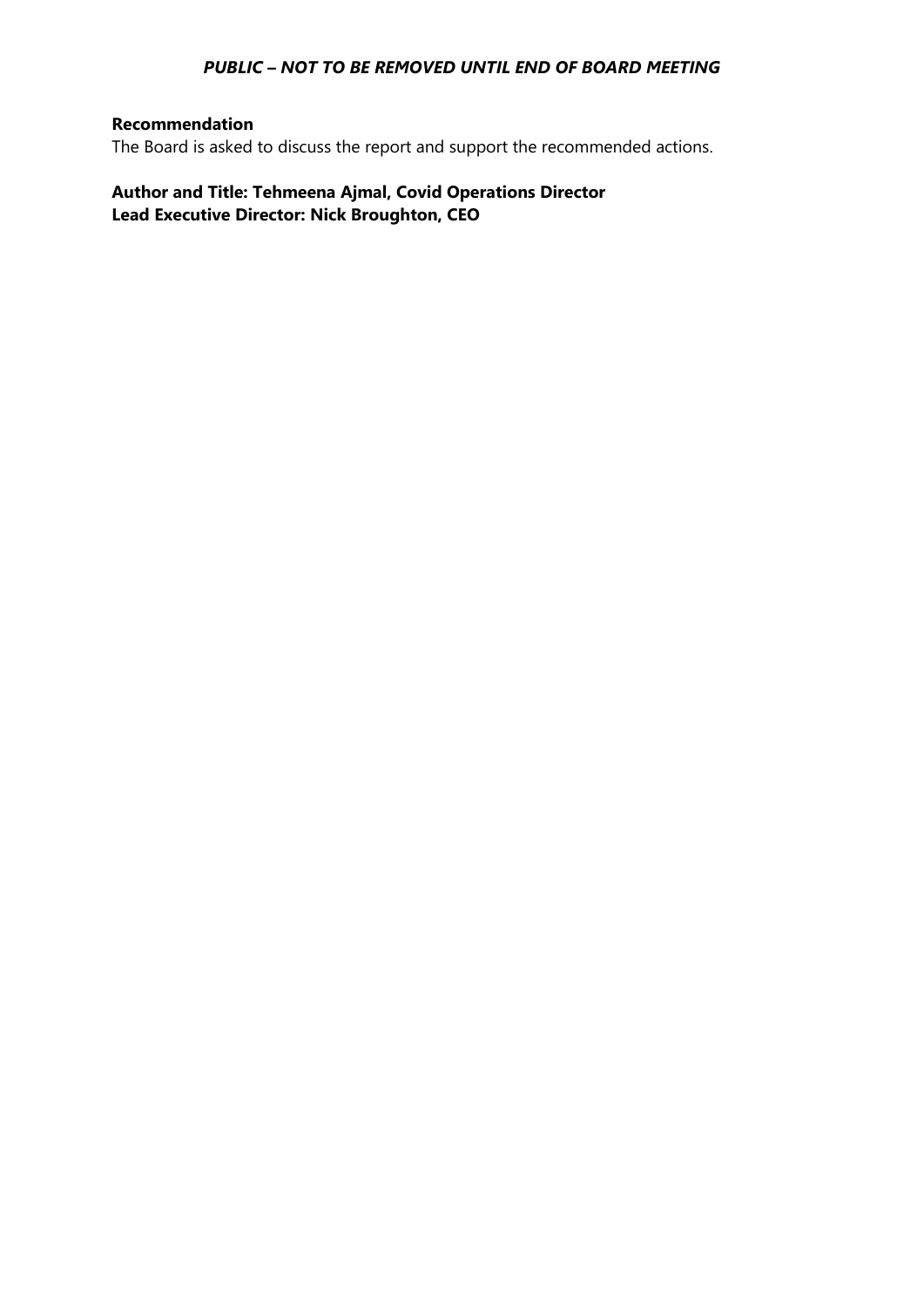#### **Update to Board on staff vaccination programme**

#### **Situation**

Oxford health NHSFT monitors the uptake of the vaccine amongst Trust staff on a daily basis. In line with Joint Council for Vaccinations and Immunisations (JCVI) all front-line staff fall within priority group 2 and the Trust is required to formally report on the *percentage* of staff who have received a vaccine.

The remainder of Trust staff are vaccinated according to age, underlying health conditions or carer status, in line with the JCVI prioritisation. We monitor, but are not required to report on this group.

As of the date of this report:

77.8% of all staff have been vaccinated<sup>1</sup> 82.6% of all front-line staff have been vaccinated 63.7% of BAME<sup>2</sup> staff have been vaccinated 73.1% of front line BAME staff have been vaccinated

The most recent comparator data across the south east region (29.3.21) suggest that overall front-line staff vaccinations are heading in the right direction; however, we are currently in the bottom five trusts for uptake of the vaccine amongst BAME front line staff. With the significant reduction in vaccine availability during April it is unlikely this position will change in the next few weeks.

When we review the data in more detail the breakdown of uptake by BAME staff by directorate and by ethnic group is as follows. Because the numbers in some teams are very small, both the number and percentage has been included (where numbers are below 5 and individual staff may be identifiable the numbers have been removed):

| <b>COVID Dose 1 Uptake: By Directorate &amp; Ethnic Group</b> |            |               |               |  |
|---------------------------------------------------------------|------------|---------------|---------------|--|
|                                                               |            |               | %             |  |
| <b>COVID Dose 1 Uptake</b>                                    | Vaccinated | <b>Cohort</b> | <b>Uptake</b> |  |
| <b>Buckinghamshire Mental Health</b>                          |            |               |               |  |
| Mixed                                                         | 15         | 24            | 63%           |  |
| Chinese                                                       |            | ٠             | 67%           |  |
| Asian                                                         | 46         | 67            | 69%           |  |
| <b>Black</b>                                                  | 74         | 101           | 73%           |  |
| Other                                                         | 11         | 13            | 85%           |  |
| Unknown                                                       |            |               | 100%          |  |

 $1$  This is based on staff who have reported they have received the vaccine and includes staff who may be on maternity, sick or other extended leave

<sup>&</sup>lt;sup>2</sup> BAME is used through this report to describe people from Black, Asian and Minority Ethnic groups; however, the author acknowledges that this is not a universally accepted term to accommodate the range of communities represented in the UK and in the organisation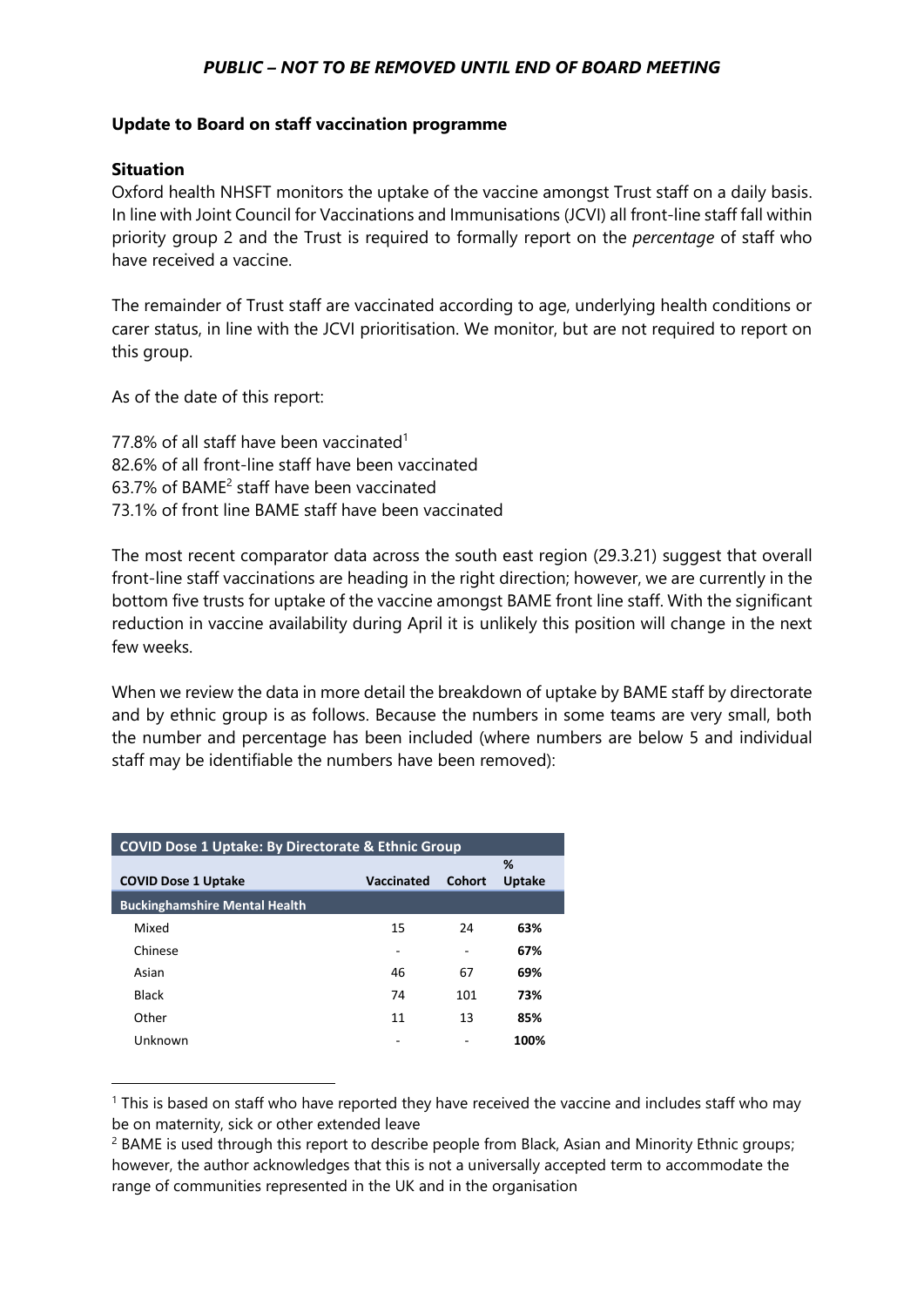| <b>Community Services</b>               |                          |                          |      |
|-----------------------------------------|--------------------------|--------------------------|------|
| Chinese                                 | $\overline{\phantom{a}}$ | $\overline{\phantom{a}}$ | 50%  |
| <b>Black</b>                            | 25                       | 44                       | 57%  |
| Other                                   | 13                       | 16                       | 81%  |
| Asian                                   | 64                       | 78                       | 82%  |
| Mixed                                   | 17                       | 19                       | 89%  |
| Malaysian                               |                          |                          | 100% |
| Unknown                                 | $\blacksquare$           | $\overline{\phantom{a}}$ | 100% |
| <b>Corporate Services</b>               |                          |                          |      |
| <b>Black</b>                            | 32                       | 67                       | 48%  |
| Chinese                                 | 3                        | 6                        | 50%  |
| Other                                   | 6                        | 11                       | 55%  |
| Unknown                                 | ÷,                       | $\overline{\phantom{a}}$ | 60%  |
| Asian                                   | 36                       | 56                       | 64%  |
| Mixed                                   | 12                       | 17                       | 71%  |
| <b>Oxfordshire and SW Mental Health</b> |                          |                          |      |
| Chinese                                 | $\overline{\phantom{a}}$ |                          | 60%  |
| <b>Black</b>                            | 69                       | 112                      | 62%  |
| Asian                                   | 27                       | 36                       | 75%  |
| Mixed                                   | 25                       | 33                       | 76%  |
| Other                                   | 8                        | 8                        | 100% |
| Unknown                                 |                          |                          | 100% |
| <b>Specialised Services</b>             |                          |                          |      |
| Chinese                                 | ÷,                       |                          | 67%  |
| Mixed                                   | 11                       | 15                       | 73%  |
| <b>Black</b>                            | 90                       | 120                      | 75%  |
| Other                                   | 11                       | 13                       | 85%  |
| Asian                                   | 38                       | 43                       | 88%  |
| Unknown                                 | $\overline{\phantom{0}}$ | -                        | 100% |

#### **Background**

During the first wave of the covid 19 pandemic, higher numbers of staff from BAME communities contracted the virus, and there was a higher proportion of deaths in BAME NHS staff and population groups. Across the NHS a process was introduced to assess the level of risk for staff working in patient facing roles according to personal characteristics (e.g. age, ethnicity) and underlying health conditions. This resulted in a number of staff working in lower risk environments or from home. Despite the disproportionate impact on BAME communities, the willingness to be vaccinated differs markedly across different communities.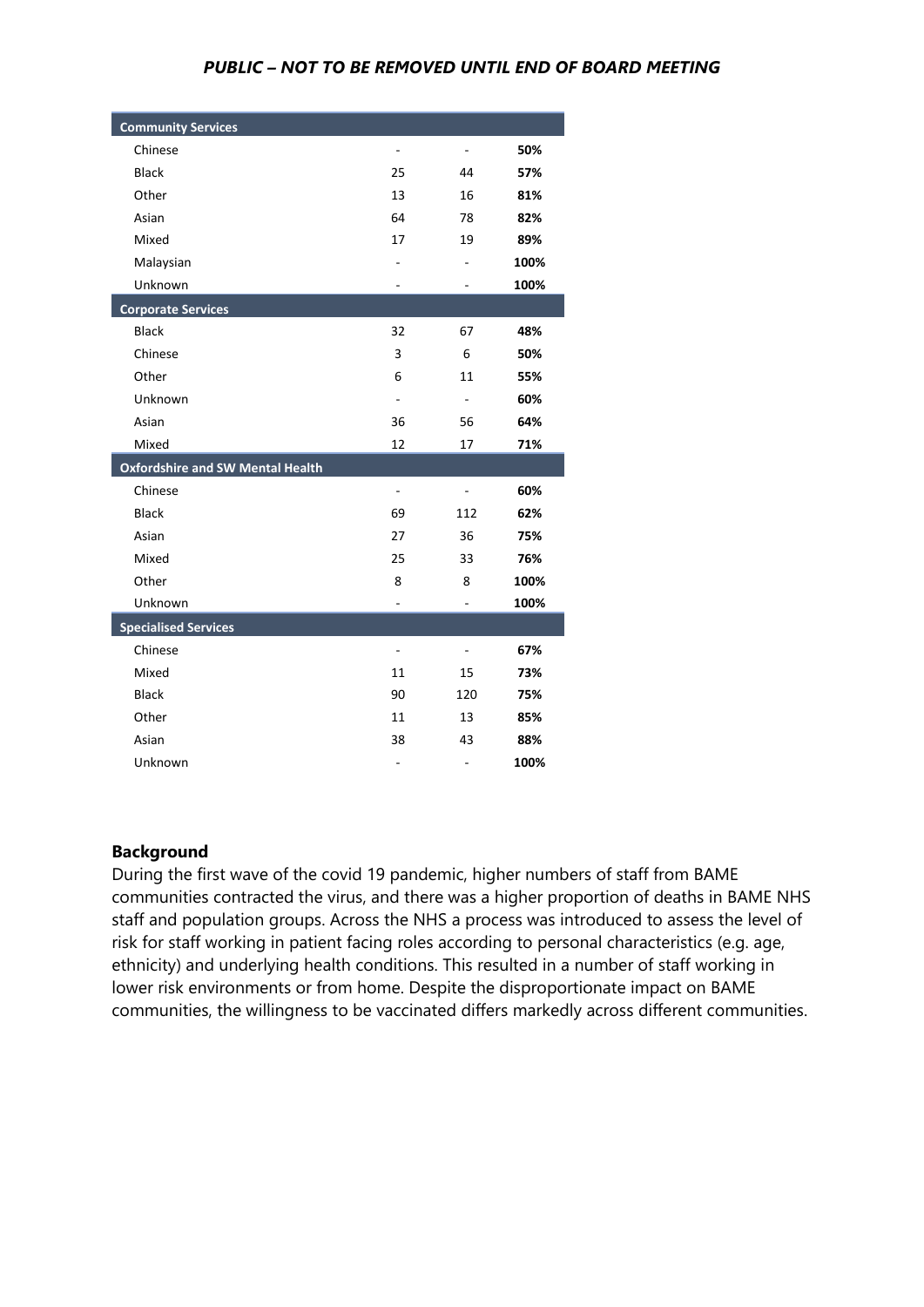

The context to the low uptake of the vaccine amongst BAME communities is complex:

- $\triangleright$  Public trust is essential in promoting public health and this has gradually eroded amongst some BAME communities
- $\triangleright$  Such trust plays an important role in the public's compliance with public health interventions, especially compliance with vaccination programs, which target mainly healthy people.
- $\triangleright$  Where public trust is eroded, rumours can spread and this can lead to rejection of health interventions.
- $\triangleright$  Lack of visible BAME representation in senior decision-making roles.
- $\triangleright$  Recent studies show that hesitancy is slightly higher among women, young people, those on lower incomes, people of Black ethnicity, people of Muslim faith, those with lower educational attainment, general distrust of authority and lower compliance with immunisation in the past.
- $\triangleright$  Interventions to reverse vaccine hesitancy have not been researched thoroughly. Most recommendations focus on: community engagement; opt-out options for vaccination programmes; deploying high profile trusted leaders to promote programme; using outreach model for vaccinations; providing a consistent narrative throughout the vaccination journey; targeted messaging for BAME population.

In research undertaken with BAME networks, staff and local communities the following themes are identified as barriers to uptake of the vaccine

- 1. Perception of risk (e.g. fertility, pregnancy) this is evident amongst the whole population
- 2. Perception of rushed development
- 3. Low confidence in health policy
- 4. Inconvenience and access barriers night shifts, child care, caring responsibilities
- 5. Lack of communication from trusted leaders (e.g. religion and vaccine content)
- 6. Historical legacy of racialised medical experimentation.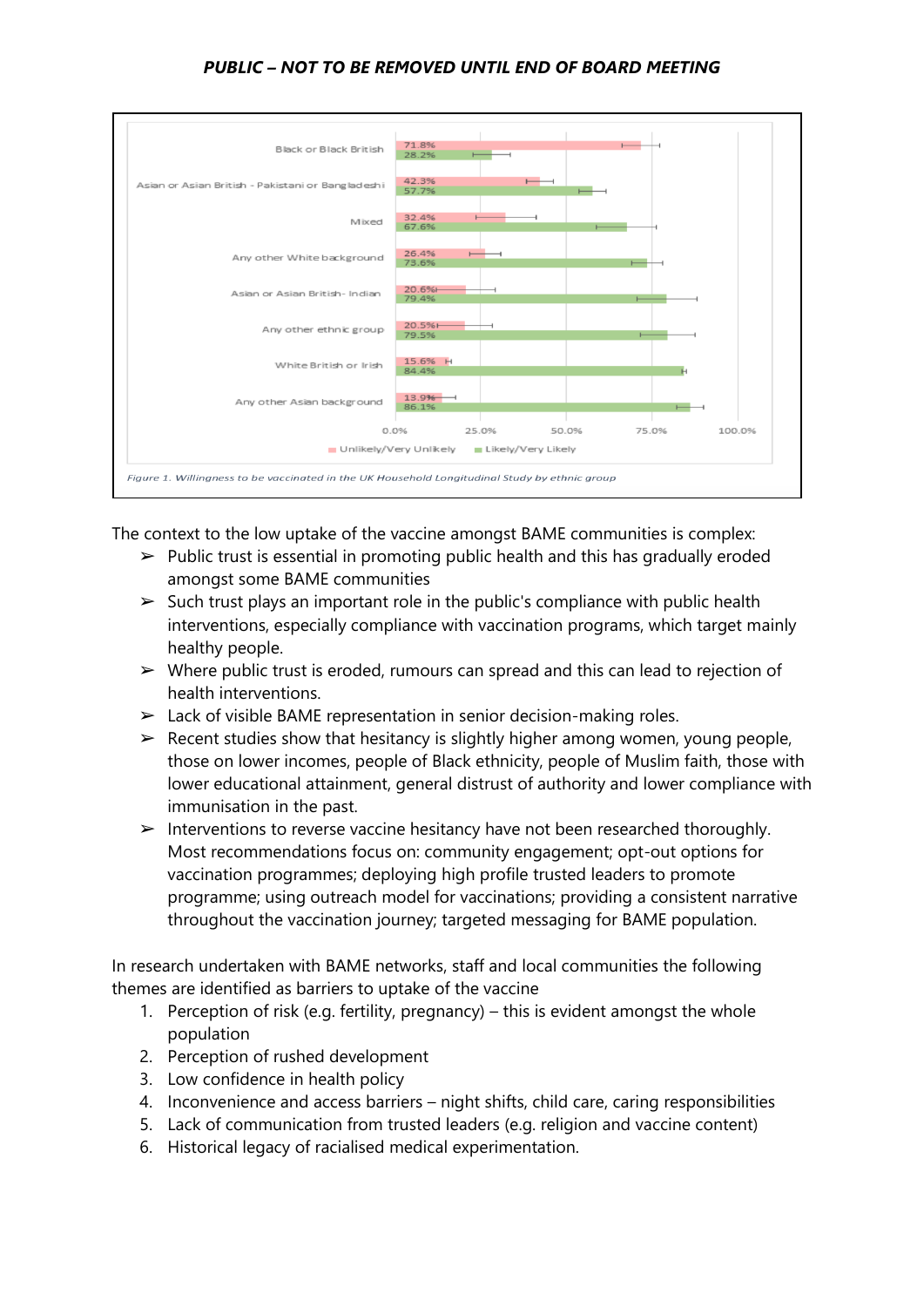- 7. Perception that vaccine is unnecessary and the severity of the illness has been exaggerated.
- 8. Lack of consistent messaging through vaccination journey and pandemic management (including risk assessments, staffing, redeployment).

In a hard hitting article in the Health Service Journal (2.2.21) Dr Nadeem Moghal observes that the roots of the black vaccine hesitancy lie in the mistrust of authority and state institutions, starting with the British slave trade policy just over 400 years ago.

*"When you get stories of the vaccine being available, let's say on a Monday and [then] elderly black people getting calls by the Tuesday morning offering them an appointment for the vaccine it [makes us] suspicious. We would be the VERY LAST people they would offer [a vaccine to] if they were even 50 per cent sure this was going to help us. I'm sorry but truly this is how I and many of my peers feel. If they offer it to our elderly black and vulnerable black people first it would only be to see what happens [and] they can modify accordingly. Babe, they are not going to offer us ANYTHING GOOD FIRST…….. that's all I'm saying."*

# **Actions**

This context is important because the measures to overcome hesitancy amongst BAME staff need to recognise the underlying and historical issues which may impact on the way in which actions and communications may be received.

Actions to date have included:

- Vaccination programme team, pharmacy, nursing leads, communications, Equality, diversity and inclusion team established Vaccine Hesitancy task group
- One to one and group sessions with senior BAME staff/influencers to inform and counter misinformation.
- Offer to all front-line staff to receive the vaccine in a range of settings (hospital hubs, local vaccination sites, pharmacy sites, mass vaccination sites)
- Discussions with every member of front-line staff
- Opportunities to vaccinate ward based staff during inpatient vaccination visits
- Weekly webinars for all staff discussing the vaccination programme programme to respond to questions and concerns from staff, and including presenters from outside the Trust (Professor Andy Pollard and one of his lead pharmacists)
- FAQs updated each week
- Comprehensive range of resources on the Trust intranet
- Access to a number of targeted events to address specific concerns of BAME staff
- Established BAME pharmacist team to attend webinar/forums and offer 1-1 support to staff, within remit of BAME and beyond
- Engagement of pharmacy team with other organisations to aid the development of BAME research and consequent breaking down of barriers i.e Medication Safety Officer involved in research with Oxford University on understanding the BAME barriers
- Publicity and media opportunities e.g. Imam attending the Kassam mass vaccination centre during the visit from Sir Simon Stevens
- Discussions at Executive team, operational management team and with local clinical and functional teams to encourage uptake of the vaccine